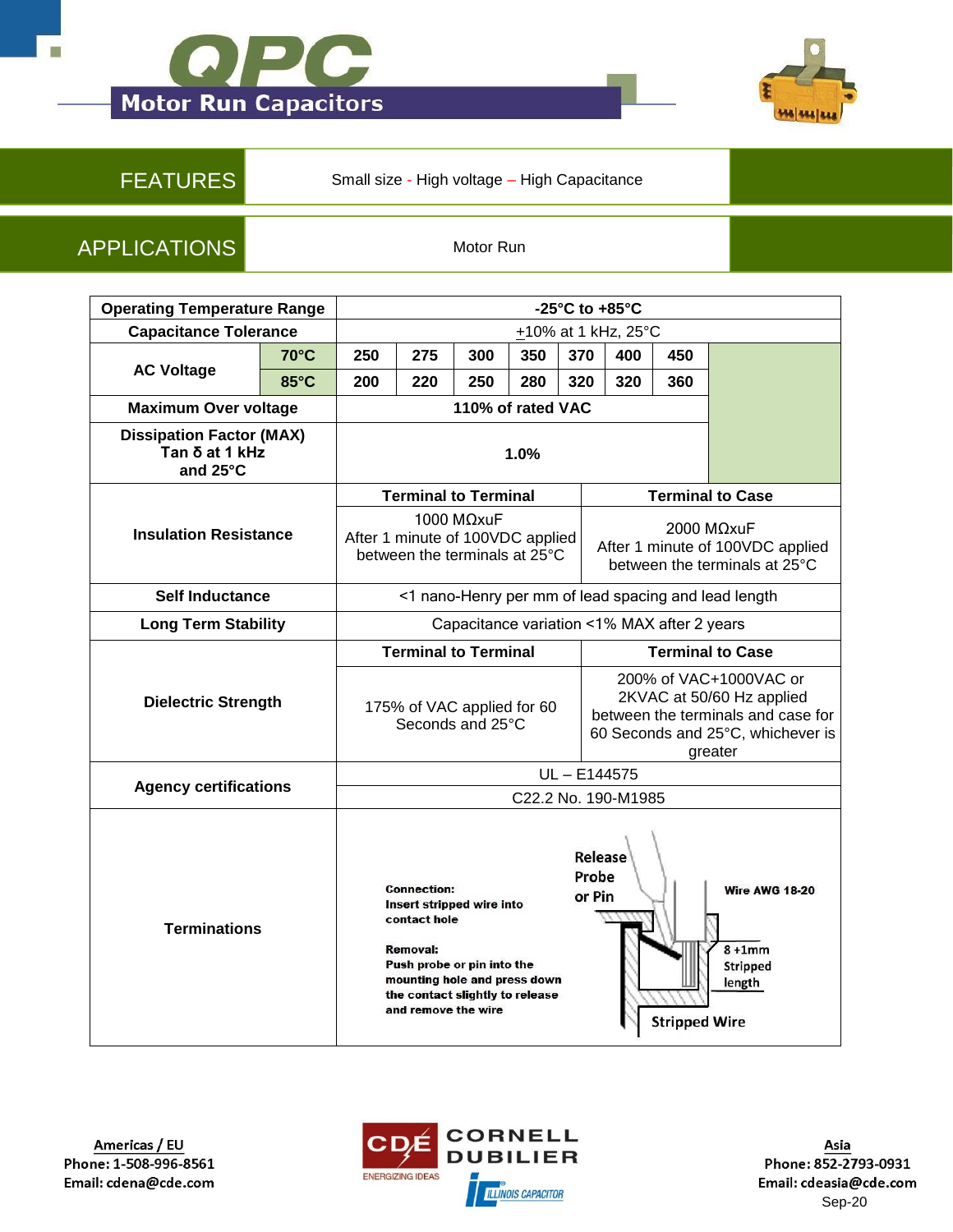



## **Mounting lead Options**





Asia Phone: 852-2793-0931 Email: cdeasia@cde.com [Sep-20](http://www.cde.com)